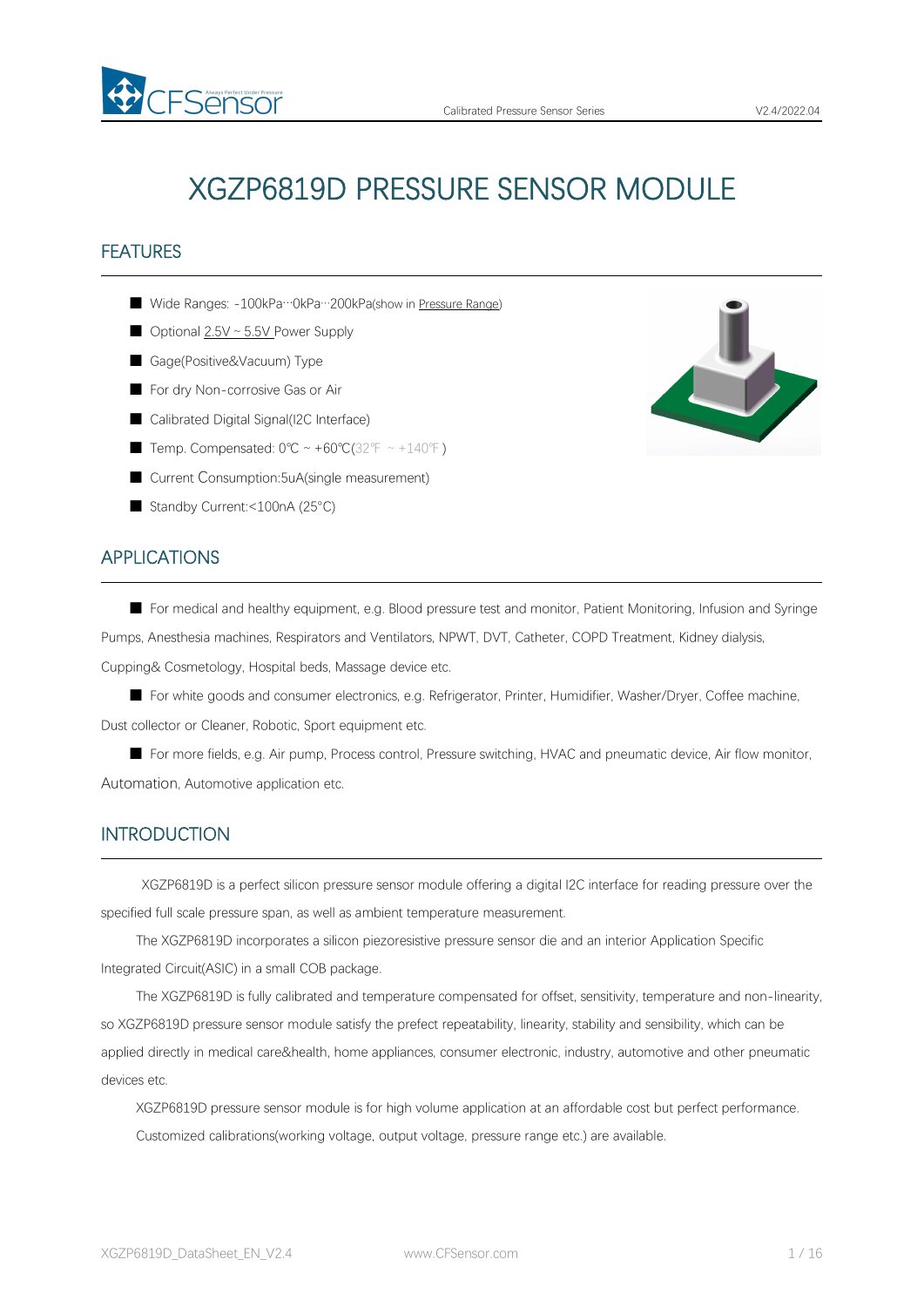# PERFORMANCE PARAMETER

Unless otherwise specified, measurements were taken with a a temperature of 25±1℃ and humidity ranging from 25 % ~ 85%RH.

|                                  | Item                                  | Data                         | Unit                       |  |  |
|----------------------------------|---------------------------------------|------------------------------|----------------------------|--|--|
|                                  | Available Pressure Range <sup>1</sup> | $-1000200$                   | kPa                        |  |  |
|                                  | Power Supply <sup>2</sup>             | 5.0V                         | Vdc                        |  |  |
|                                  | Max. Excitation Current               | 3                            | mA                         |  |  |
|                                  | ADC Resolution <sup>3</sup>           | 24                           | Bit                        |  |  |
| SDA/SCL pull up resistor         |                                       | 4.7                          | Kohm                       |  |  |
| ESD HBM                          |                                       | 4000                         | V                          |  |  |
| Total                            | 10kPa < Pressure ≤ 200kPa             | ±2                           | %Span                      |  |  |
| Accuracy <sup>4</sup>            | Pressure ≤10kPa                       | $\pm 2.5$                    |                            |  |  |
| Long Term Stability <sup>5</sup> |                                       | $\pm 1$                      | %Span                      |  |  |
|                                  | Over Pressure <sup>6</sup>            | 2X                           | Rated                      |  |  |
|                                  | Burst Pressure                        | 3X                           | Rated                      |  |  |
|                                  | Compensation Temp. <sup>8</sup>       | $60/32 \sim 140$<br>$0 \sim$ | $\mathrm{C}/\mathrm{F}$    |  |  |
|                                  | Operating Temp. <sup>9</sup>          | $-20 \sim 100/-4 \sim 212$   | $^{\circ}$ C/ $^{\circ}$ F |  |  |
|                                  | Storage Temp.                         | $-30 \sim 125/-22 \sim 257$  | $\mathrm{C}/\mathrm{F}$    |  |  |
|                                  | Response Time <sup>10</sup>           | 2.5                          | mS                         |  |  |

1 Pressure Range(Operating pressure): The available pressure range including variousspan, not a specific pressure range. 2 Power supply: The default test voltage value: 5V, optional power supply voltage range:2.5~5.5V; For better accuracy, please specify the [working](#page-4-1) voltage as order guide.

3 ADC Resolution: The ADC resolution is defined as the smallest incremental voltage that can be recognized and thus causes a change in the digital output.

4 Total Accuracy: The max. deviation in output from ideal transfer function at any pressure or temperature over the specified ranges, units are in percent of full scale span (%FSS), which mainly consists of: Offset and Span Shift; Linearity(Non-linearity); Repeatability; Pressure Hsteresis ; TcOffset and TcSpan.

4.1. The accuracy in table is the typical output accuracy. The accuracy is notidentical accroding to different specified pressure range. Contact factory for more information or for higher accuracy requirement(e.g ±1%Span) if need.

4.2 Non-linearity(Linearity): the deviation of measured output from "Best Straight Line" through three points (Offset pressure, FS pressure and ½ FS pressure)at constant temperature.

4.3 Repeatability: the deviation of measured output when the same pressure is applied continuously, with pressure approaching from the same direction within the specified operating pressure range,under the same operating conditions.

4.4 Pressure Hysteresis: the deviation of measured output at any pressure within the specified range, when this pressure is applied continuously, with pressure approaching from opposite directions within the specified operating pressure range, under the same operating conditions.

4.5 TcOffset (TCO:Temp. Coefficient of Offset): the deviation of measured output with minimum rated pressure applied, over the temperature range of 0° to 60°C, relative to 25°C.

4.6 TcSpan (TCS:Temp. Coefficient of Span): the deviation of measured output over the temperature range of 0° to 60°C, relative to 25°C.

5. Long Term Stability: the sensor's output deviation when subjected to 1000 hours pressure test.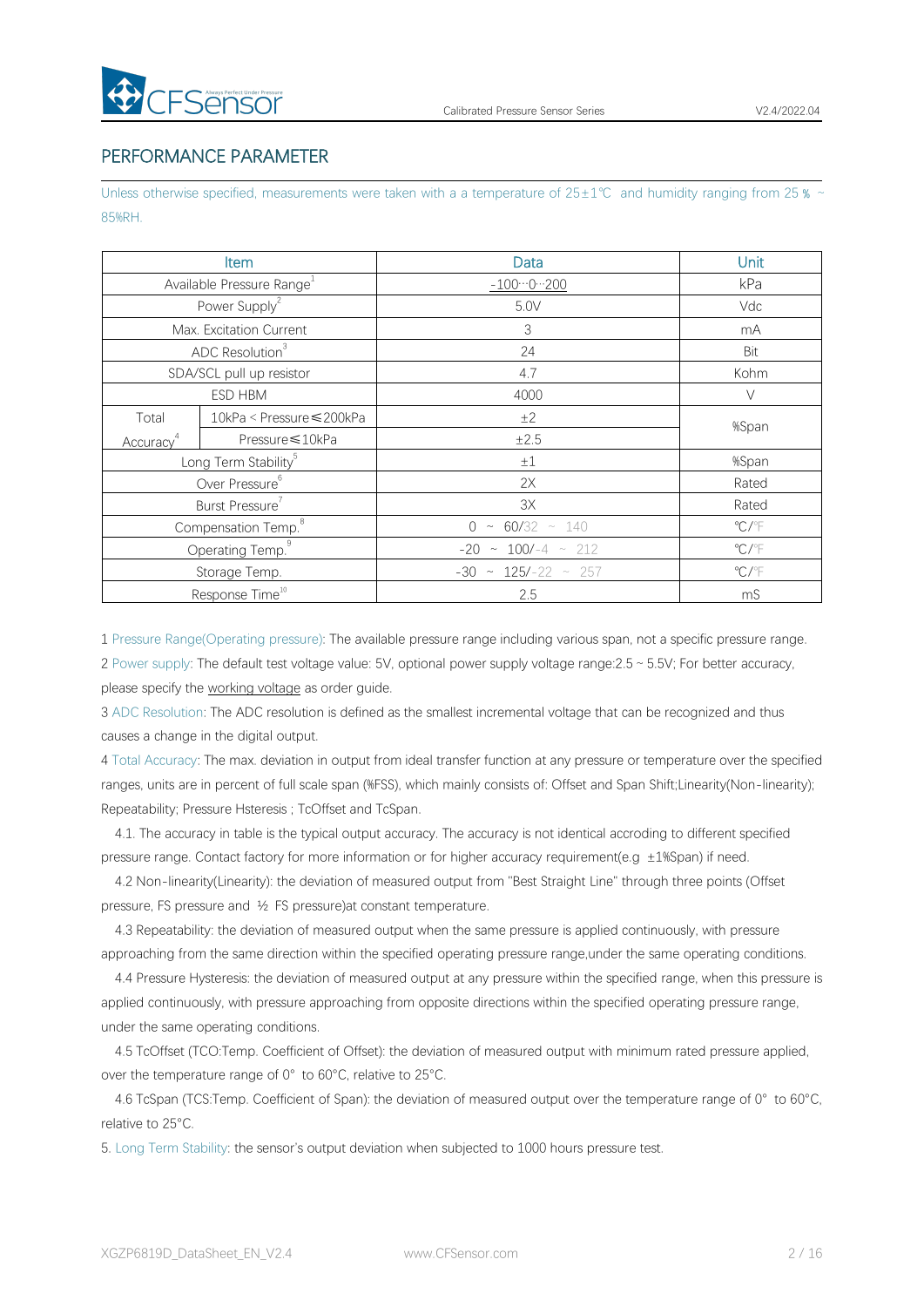6. Over Pressure (Proof pressure): the maximum pressure which may be applied without causing durable shifts of the electrical parameters of the sensing element and remain the specification once pressure is returned to the operating pressure range.

7. Burst Pressure: the maximum pressure which may be applied without causing damage to the sensing die or leaks; The sensor should not be expected to recover function after exposure to any pressure beyond the burst pressure.

8. Compensated Temperature: the temperature range over which the sensor have an output proportional to pressure within the specified performance limits.

9. Operating Temperature (or Ambient Temperature): the temperature range over which the sensor have an output proportional to pressure but may not remain within the specified performance limits.

10. Response Time: it is defined as the time for the incremental change in the output from 10% to 90% of of its final value when subjected to a specified step change in pressure.

# ELECTRICAL CHARACTERISTICS(Interior ASIC)

| Parameter                         | Min. | Typ. | Max.    | <b>Unit</b> | <b>Notes</b>           |  |
|-----------------------------------|------|------|---------|-------------|------------------------|--|
|                                   | 1.62 | 1.8  | 1.98    | V           | 'regulator_sel' = $0$  |  |
| LDO Output                        | 3.24 | 3.6  | 3.96    | V           | 'regulator_sel'= 1     |  |
| <b>PSRR</b>                       |      | 60   |         | dB          |                        |  |
| Input Common Mode Rejection Ratio | 80   | 110  |         |             |                        |  |
| Interior Temp. Sensor Accuracy    |      |      | ±0.5    | $^{\circ}C$ | @25°C                  |  |
|                                   |      |      | $\pm 1$ | $^{\circ}C$ | -40 to 85 $^{\circ}$ C |  |
| Temp.Output Data Resolution       |      | 16   |         | Bit         | LSB = $(1/256)$ °C     |  |
| I2C Clock frequency               |      |      | 400     | khz         | I2C interface          |  |

# BLOCK DIAGRAM

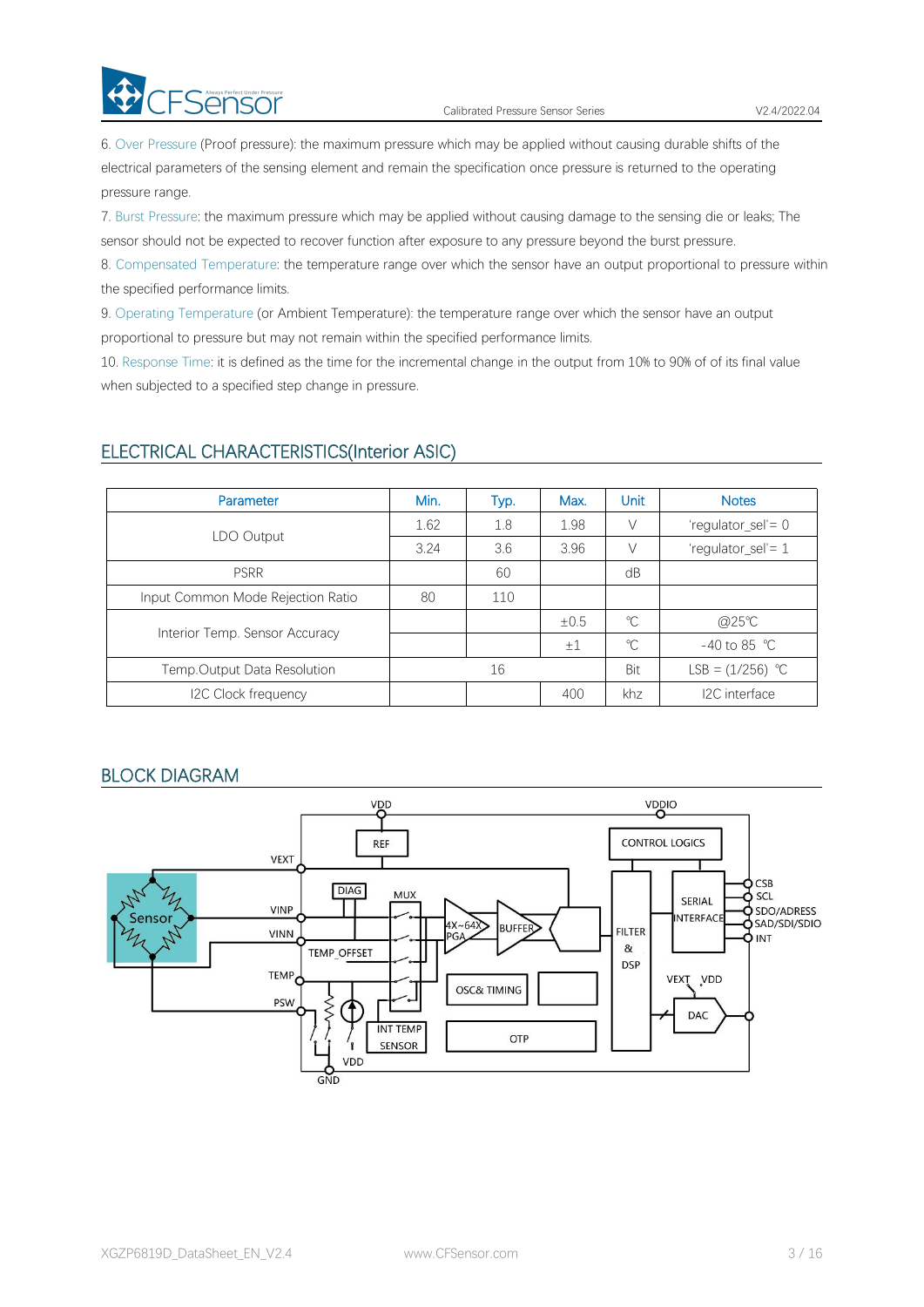

# DIMENSION (Unit:mm)







# ELECTRIC CONNECTION CIRCUIT DIAGRAM

|             | $\mathfrak{D}$ | 3          |                  | 5                                              | 6   |                     |
|-------------|----------------|------------|------------------|------------------------------------------------|-----|---------------------|
| <b>NC</b>   | VDD            | <b>GND</b> | <b>NC</b>        | <b>SDA</b>                                     | SCL |                     |
| <b>NAME</b> |                |            | <b>FUNCTION</b>  |                                                |     | CFSensor<br>Digital |
| <b>NC</b>   |                |            |                  | Do not connect to external circuitry or ground |     | Pressure            |
| VDD         |                |            | Voltage supply   |                                                |     | Sensor              |
| <b>SDA</b>  |                |            |                  | Data signal(Send& Receive)                     |     |                     |
| SCL         |                |            | The clock signal |                                                |     | Note: Diagran       |
| <b>GND</b>  |                |            | Ground           |                                                |     | Check Pin allc      |





Note: Diagram state schematic connection only; Check Pin allocation in Dimension drawing.

# CROSS SECTION FOOTPRINT(REFERENCE)



#### Notes:

- 1.Implement ESD protection during whole soldering and assembly process.
- 2.Overload voltage(max.6.5Vdc) or current(max.5mA) may burn the ASIC and cause the sensor fail throughly.
- 3. More detalis about soldering and storage etc., refer to Overall notes.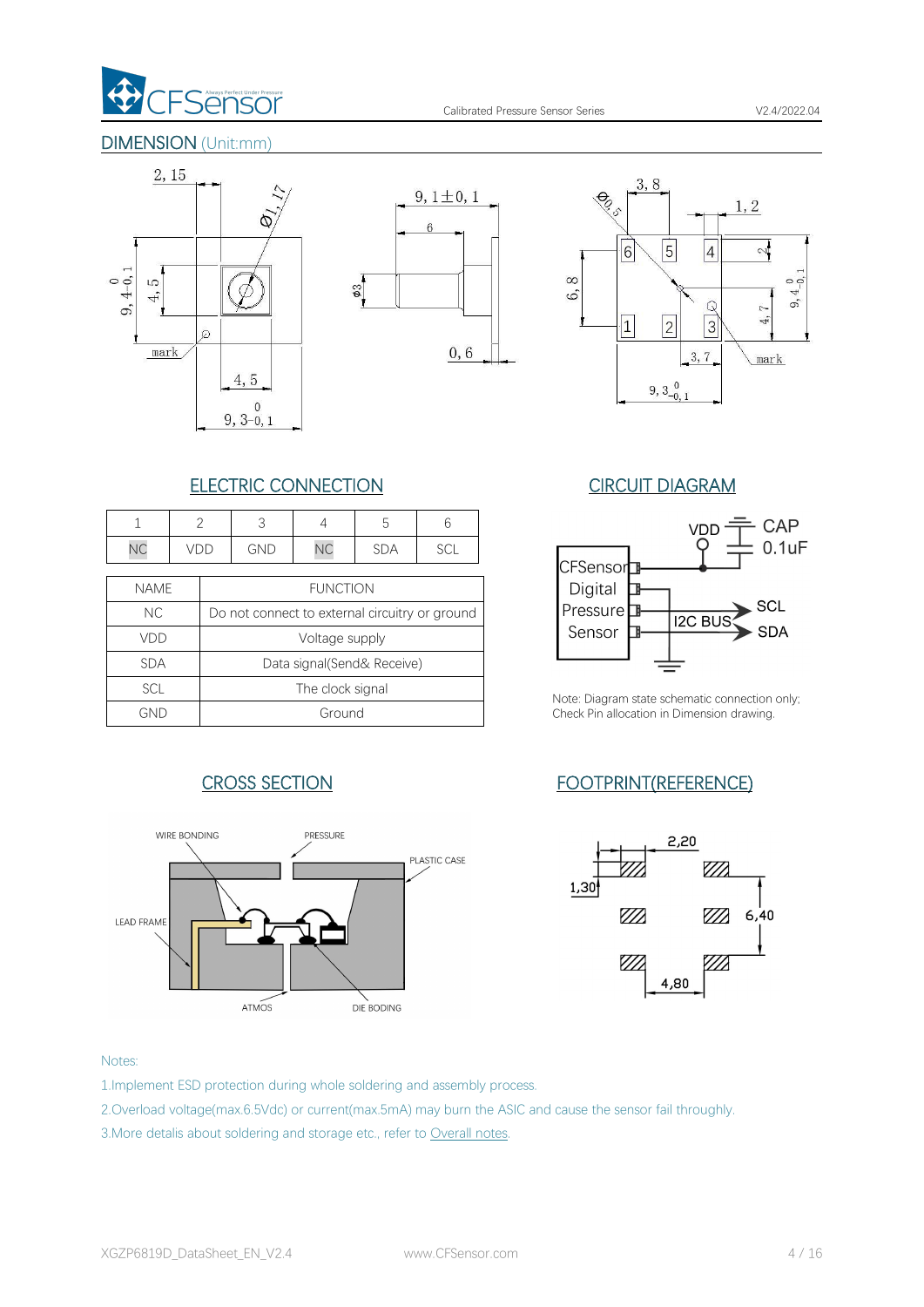

# ORDER GUIDE



Note: 1. Voltage 5Vdc as default value, add 33(or 30) behind model signify 3.3V(or 3.0V) power supply, e.g. : XGZP6819D040KPG33.

<span id="page-4-1"></span>2. Custom requirement, please comment herewith Part number(e.g custom pressure range etc,.) or consult CFSensor

# <span id="page-4-0"></span>ROUTINE PRESSURE RANGE

Notes: 1. Unit conversion: 1000hPa=1000mbar≈750mmHg≈100kPa≈14.5PSI≈10mH2O≈1bar=0.1MPa; 2. Available for more custom pressure range e.g.  $-7 \sim 7kPa$ , , 0-700kPa etc,.

| <b>Pressure Range (kPa)</b>                                           | <b>Pressure Range</b> (by other units)                  | <b>Part Number</b> |  |  |  |  |  |  |
|-----------------------------------------------------------------------|---------------------------------------------------------|--------------------|--|--|--|--|--|--|
| $0 \sim 2.5$                                                          | 0 ~ 25mbar / 0 ~ 250mmH <sub>2</sub> O                  | XGZP6819D 025HPG   |  |  |  |  |  |  |
| $0 \sim 5$                                                            | $0 \sim 50$ mbar / $0 \sim 500$ mmH <sub>2</sub> O      | XGZP6819D 005KPG   |  |  |  |  |  |  |
| $0 \sim 10$                                                           | $0 \sim 100$ mbar / $0 \sim 75$ mmHg                    | XGZP6819D 010KPG   |  |  |  |  |  |  |
| $0 \sim 20$                                                           | $0 \sim 200$ mbar / $0 \sim 150$ mmHg                   | XGZP6819D 020KPG   |  |  |  |  |  |  |
| $0 \sim 40$                                                           | $0 \sim 400$ mbar / $0 \sim 300$ mmHg                   | XGZP6819D 040KPG   |  |  |  |  |  |  |
| $0 \sim 100$                                                          | $0 \sim 1$ bar /0 ~ 14.5PSI                             | XGZP6819D 100KPG   |  |  |  |  |  |  |
| $0 \sim 200$                                                          | $0 \sim 2$ bar / $0 \sim 29$ PSI                        | XGZP6819D 200KPG   |  |  |  |  |  |  |
| $-100 \sim 0$                                                         | $-1 \sim$ 0bar / $-14.5 \sim$ 0PSI                      | XGZP6819D 100KPGN  |  |  |  |  |  |  |
| $-30 \sim 0$                                                          | $-300 \sim$ 0mbar / $-4.35 \sim$ 0PSI                   | XGZP6819D 030KPGN  |  |  |  |  |  |  |
| $-20 \sim 0$                                                          | $-200 \sim$ 0mbar / $-2.9 \sim$ 0PSI                    | XGZP6819D 020KPGN  |  |  |  |  |  |  |
| $-1 \sim 1$                                                           | $-10 \sim 10$ mbar / $-100 \sim 100$ mmH <sub>2</sub> O | XGZP6819D 001KPGPN |  |  |  |  |  |  |
| $-2.5 \sim 2.5$                                                       | $-25 \sim 25$ mbar / $-250 \sim 250$ mmH <sub>2</sub> O | XGZP6819D 025HPGPN |  |  |  |  |  |  |
| $-5 \sim 5$                                                           | $-50 \sim 50$ mbar / $-500 \sim 500$ mmH <sub>2</sub> O | XGZP6819D 005KPGPN |  |  |  |  |  |  |
| $-40 \sim 40$                                                         | $-400 \sim 400$ mbar / $-300 \sim 300$ mmHg             | XGZP6819D 040KPGPN |  |  |  |  |  |  |
| $-100 \sim 100$                                                       | $-1 \sim 1$ bar / $-14.5 \sim 14.5$ PSI                 | XGZP6819D 100KPGPN |  |  |  |  |  |  |
| $-100 \sim 200$                                                       | $-1 \sim 2$ bar / $-14.5 \sim 29$ PSI                   | XGZP6819D 200KPGPN |  |  |  |  |  |  |
| Other higher pressure range or custom pressure span, consult CFSensor |                                                         |                    |  |  |  |  |  |  |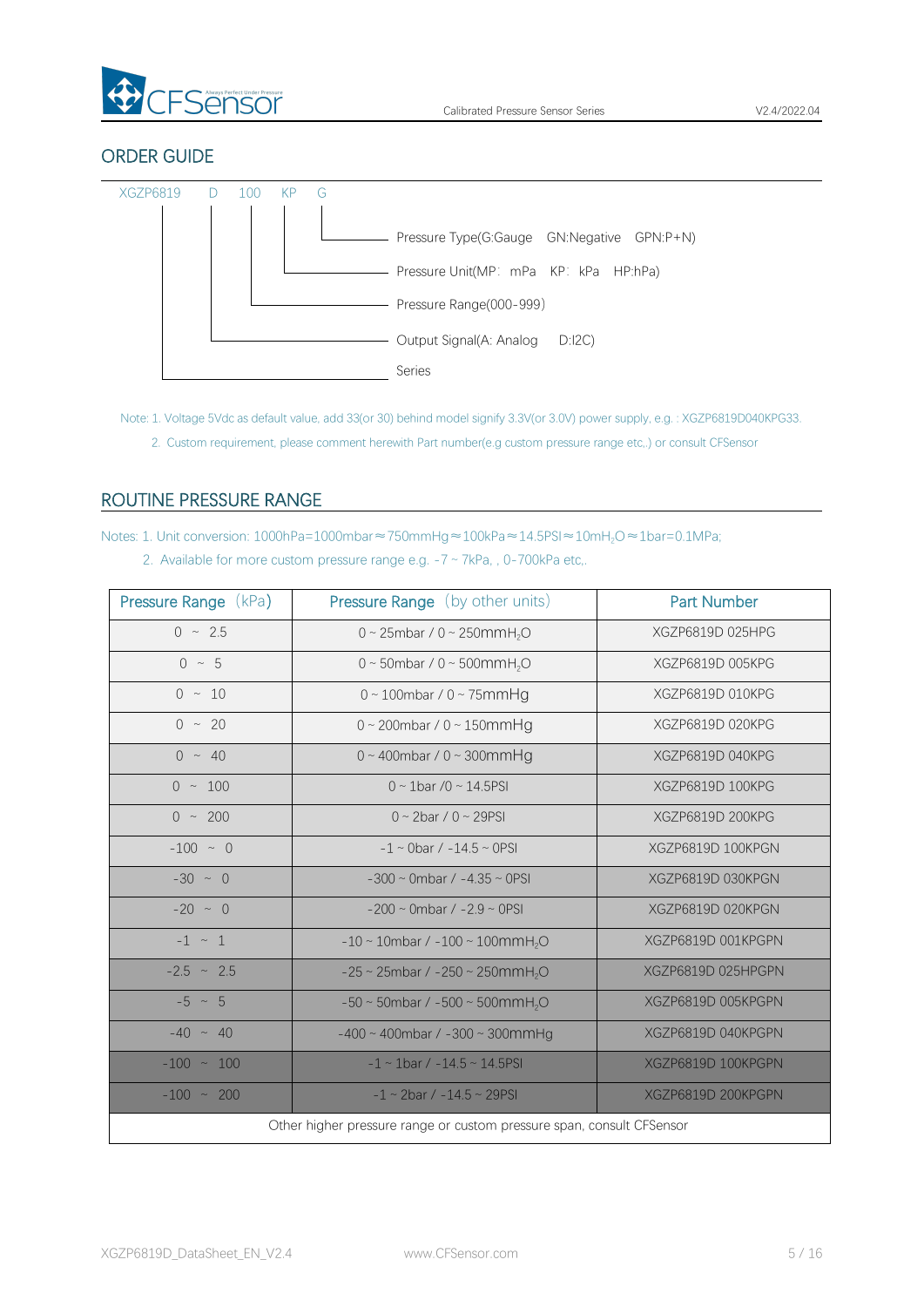

# I2C INTERFACE

I2C bus uses SCL and SDA as signal lines. Both lines are connected to VDDIO externally via pull-up resistors(Typ value:4.7kΩ) so that they are pulled high when the bus is free. I2C device factory setting slave address: 0X6D.

The master device can communicate with the product using commands in the following format:

|   |           |              |           | From master to slave |                | S                               |   | Start |           | A |   |                    | Acknowledge     |   |                      |   |  |
|---|-----------|--------------|-----------|----------------------|----------------|---------------------------------|---|-------|-----------|---|---|--------------------|-----------------|---|----------------------|---|--|
|   |           |              |           | From slave to master |                | P                               |   | Stop  |           | N |   |                    | Not Acknowledge |   |                      |   |  |
|   | S         |              | SlaveAddr | 0                    | $\overline{A}$ | RegisterAddr                    |   |       | A         |   |   | <b>ByteToWrite</b> | A               | P |                      |   |  |
|   |           |              |           |                      |                | Write One Byte To One Register  |   |       |           |   |   |                    |                 |   |                      |   |  |
|   |           |              |           |                      |                |                                 |   |       |           |   |   |                    |                 |   |                      |   |  |
| S | SlaveAddr | $\mathbf{0}$ | A         |                      | RegisterAddr   |                                 | A | S     | SlaveAddr |   | 1 | $\overline{A}$     |                 |   | <b>ByteFromSlave</b> | P |  |
|   |           |              |           |                      |                | Read One Byte From One Register |   |       |           |   |   |                    |                 |   |                      |   |  |

# ELECTRICAL SPEC. OF I2C INTERFACE PIN

| Symbol                             | Parameter                       | Condition | <b>Min</b> | Max | <b>Unit</b> |
|------------------------------------|---------------------------------|-----------|------------|-----|-------------|
| $I_{\rm scl}$                      | Clock frequency                 |           |            | 400 | <b>KHz</b>  |
| $t_{\text{\tiny{LOW}}}$            | SCL low pulse                   |           | 1.3        |     | <b>US</b>   |
| t <sub>нісн</sub>                  | SCL high pulse                  |           | 0.6        |     | <b>US</b>   |
| $\rm t_{\rm supat}$                | SDA setup time                  |           | 0.1        |     | <b>US</b>   |
| $t_{\scriptscriptstyle \sf HDDAT}$ | SDA hold time                   |           | 0.0        |     | <b>US</b>   |
| t <sub>susta</sub>                 | Setup Time for a repeated start |           | 0.6        |     | <b>US</b>   |
| $t_{\texttt{HOSTA}}$               | Hold time for a start condition |           | 0.6        |     | <b>US</b>   |
| $t_{\scriptscriptstyle SUSTO}$     | Setup Time for a stop condition |           | 0.6        |     | <b>US</b>   |
| $\rm t_{\rm BUF}$                  | Time before a new transmission  |           | 1.3        |     | <b>US</b>   |

# I2C TIME DIAGRAM

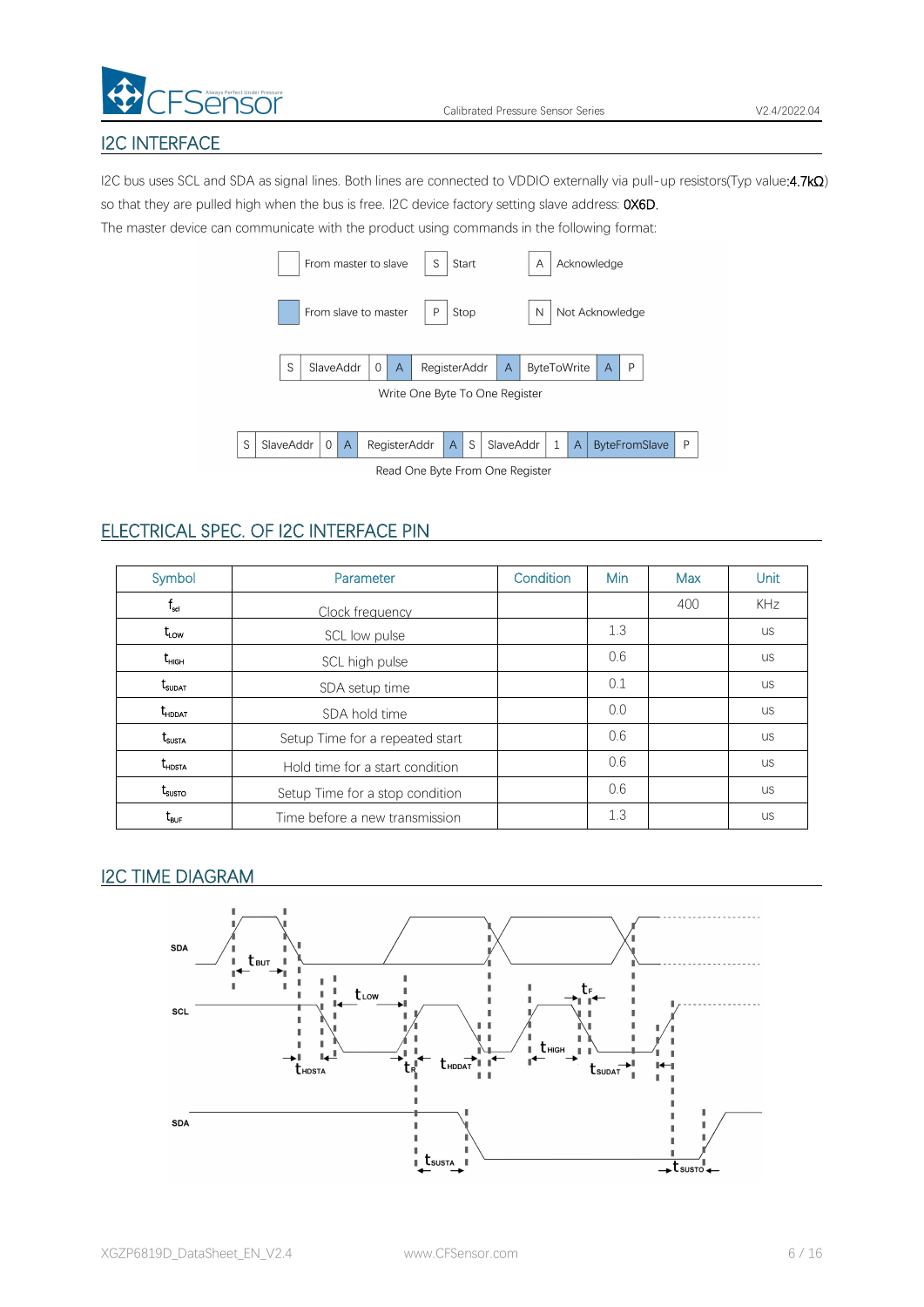

Calibrated Pressure Sensor Series V2.4/2022.04

The I2C interface protocol has special bus signal conditions. Start (S), stop (P) and binary data conditions are shown below. At start condition, SCL is high and SDA has a falling edge. Then the slave address is sent. After the 7 address bits, the direction control bit R/W selects the read or write operation. When a slave device recognizes that it is being addressed, it should acknowledge by pulling SDA low in the ninth SCL (ACK) cycle.

At stop condition, SCL is also high, but SDA has a rising edge. Data must be held stable at SDA when SCL is high. Data can change value at SDA only when SCL is low.

# I2C PROTOCAL



# REGISTER DESC.

| Add. | Desc.      | R/W       | Bit7                      | Bit <sub>6</sub>         | Bit <sub>5</sub> | Bit4       | Bit <sub>3</sub>                     | Bit <sub>2</sub> | Bit1                  | <b>Bit0</b> | Default |
|------|------------|-----------|---------------------------|--------------------------|------------------|------------|--------------------------------------|------------------|-----------------------|-------------|---------|
| 0x06 | DATA MSB   | R         |                           | Pressure Data out<23:16> |                  |            |                                      |                  |                       |             |         |
| 0x07 | DATA CSB   | R         |                           | Pressure Data out<15:8>  |                  |            |                                      |                  |                       |             |         |
| 0x08 | DATA LSB   | R         |                           | Pressure Data out<7:0>   |                  |            |                                      |                  |                       |             | 0x00    |
| 0x09 | TEMP MSB   | R         |                           | Temp Data out<15:8>      |                  |            |                                      |                  |                       |             | 0x00    |
| 0x0A | TEMP LSB   | R         |                           | Temp Data out<7:0>       |                  |            |                                      |                  |                       |             | 0x00    |
| 0x30 | <b>CMD</b> | <b>RW</b> |                           |                          | Sleep time<7:4>  |            | Sco                                  |                  | Measurement ctrl<2:0> |             | 0x00    |
| 0xA5 | Sys config | <b>RW</b> | Aout config<7:4>          |                          |                  | LDO config | Unipolar Data_out_control<br>Diag on |                  |                       | <b>OTP</b>  |         |
| 0xA6 | P_config   | <b>RW</b> | Gain P<5:3><br>Input Swap |                          |                  |            |                                      | OTP              |                       |             |         |

### Reg0x06-Reg0x0A :

Pressure ADC data Register(Reg0x06-Reg0x08); Temperature ADC data Register(Reg0x09-Reg0x0A)

### Reg0x30 :

Measurement Command Register

Sleep\_time<7:4>: 0000:0ms; 0001:62.5ms; 0010:125ms ;... 1111: 1s, only active during sleep mode conversion. Sco: 1, Start of conversion, automatically come back to 0 after conversion ends (except sleep mode conversion). Measurement\_control<2:0>:

010: indicate the combined conversion (namely a temperature conversion followed by a pressure-signal conversion). 011: indicate a sleep mode conversion (periodically perform a combined conversion with an interval time of 'sleep\_time'),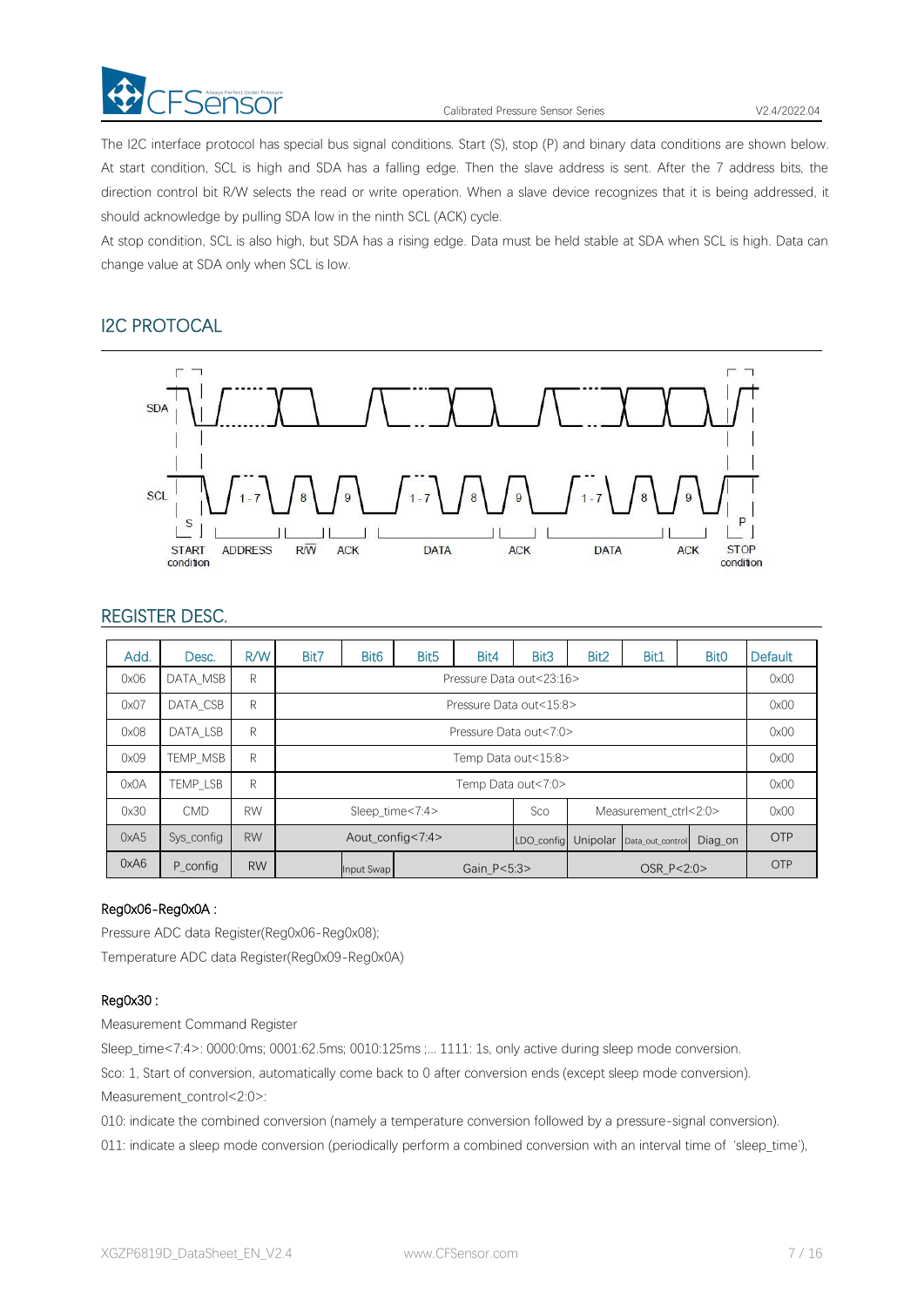

#### Reg0xA5(configured at factory)

Aout config<7:4>: Analog output setting(recommending reserve default value)

LDO\_config: 0: set with 1.8V; 1: setwith 3.6V.

Unipolar: 0: ADC output in bipolar format(signed binary), 1: ADC output in unipolar format. (Unsigned binary, Only take effect when 'raw\_data\_on' = 1)

Raw data on: 0: output calibrated data(as default value), 1: output ADC raw data.

Diag\_on: 1, Enable diagnosis function(default).

#### Reg0xA6(configured at factory)

Input Swap: Swap VINP and VINN inside the ASIC

Gain\_<5:3>: set the gain of the sensor signal conversion channel. 000: gain=1, 001: gain=2, 010: gain=4, 011: gain=8, 100: gain=16, 101: gain=32, 110: gain=64, 111: gain=128.

OSR\_P<2:0>: set the over sampling ratio of the sensorsignal conversion channel. 000:1024X, 001:2048X, 010:4096X, 011:8192X, 100:256X, 101:512X, 110:16384X, 111:32768X.

# READ OPERATION

As the following instruction sequences for reading data:

(Only for combined conversion (namely a temperature conversion immediately followed by a pressure-signal conversion))

- 1. Send instructions 0x0A to 0x30 register for one temperature acquisition, one pressure data acquisition.
- 2. Read the 0x30 register address. If Sco bit is 0, signify the acquisition end, the data can be read.

(Or, Hold 20mS and then skip this step to read data directly)

3. Read 0x06, 0x07, 0x08 register address data to form a 24-bit AD value (pressure data AD value); Read 0x09, 0x0A register address data to form a 16-bit AD value (temperature data AD value)

#### Read Pressure

The total pressure output value which include 0x06, 0x07 and 0x08 registers are 24 bits. The highest position is the symbol bit, and the value is "1", it represents "negative pressure"; The symbol digit value is "0", it represents "positive pressure". Pressure\_ADC value: = (Pressure 3rd Byte [23:16] x 65536+Pressure 2nd Byte [15:8] x 256 + Pressure1st Byte [7:0]) Note: 1 Pressure 3rd Byte [23:16] is the hexadecimal value read out by REG0x06 and need converte into decimal value;

2 Pressure 2nd Byte [15:8] is the hexadecimal value read out by REG0x07 and need converte into decimal value;

3 Pressure 1st Byte [7:0] is the hexadecimal value read out by REG0x08 and need converte into decimal value.

| For Pressure conversion formula are as follows:                       | Pressure range(kpa)                    | K(value) |
|-----------------------------------------------------------------------|----------------------------------------|----------|
| The highest bit is "0", which means positive pressure                 | 131 <p≤260< td=""><td>32</td></p≤260<> | 32       |
| Pressure = Pressure_ADC /k;                                           | $65 < P \le 131$                       | 64       |
|                                                                       | $32 < P \leq 65$                       | 128      |
| The highest bit is "1", which means negative pressure                 | $16 < P \leq 32$                       | 256      |
| Pressure=(pressure_ADC-2^24)/k;                                       | $8 < P \le 16$                         | 512      |
| Note:                                                                 | $4 < P \leq 8$                         | 1024     |
|                                                                       | $2 \leq P \leq 4$                      | 2048     |
| 1. the unit is Pa (default). If need to display other units, fill the | $1 \leq P < 2$                         | 4096     |

corresponding coefficient in the conversion formula for conversion;

2. the K value is selected according to the postive pressure value only, like  $-100 \sim 100kPa$ ,the K value is 64.

P < 1 8192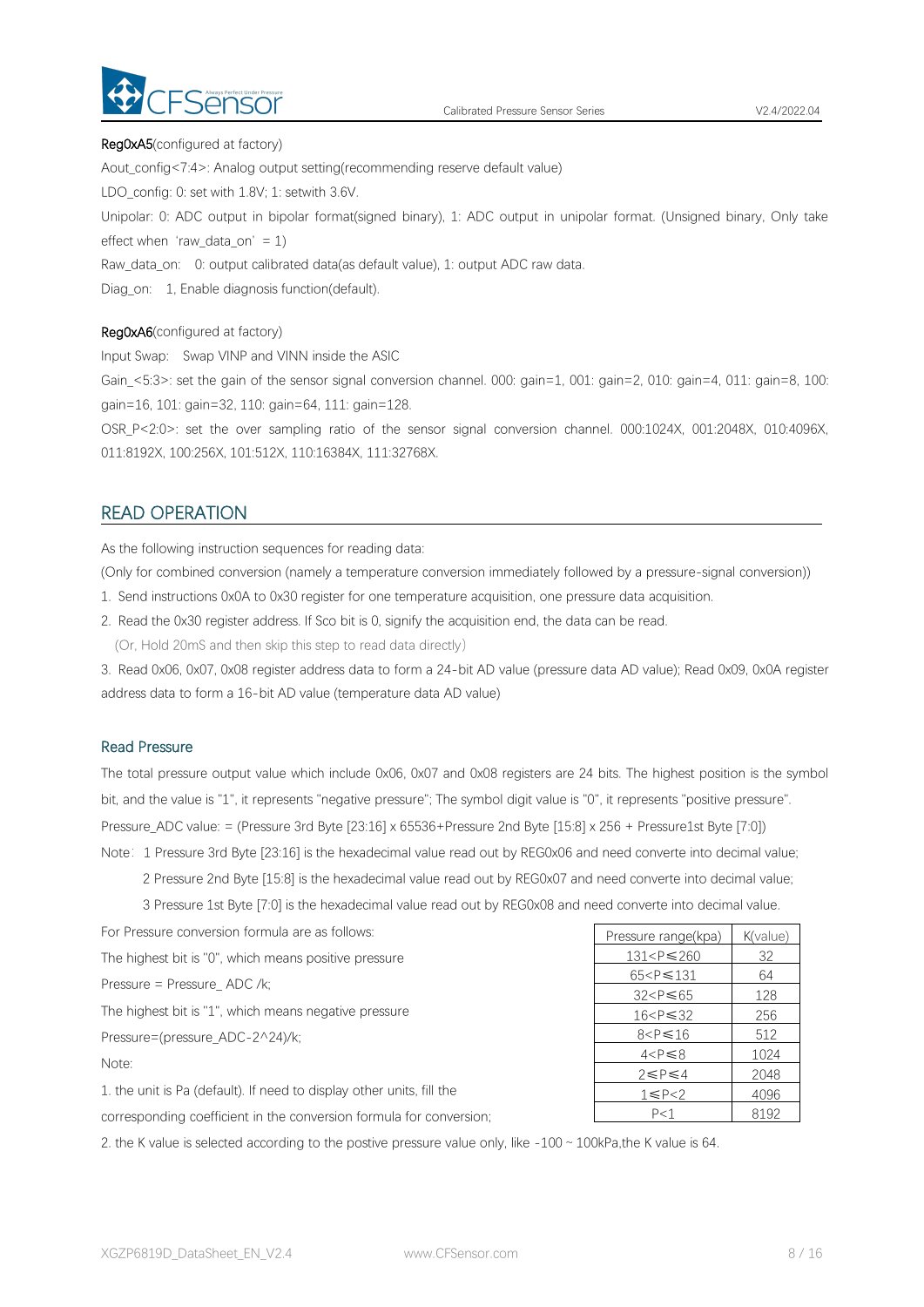

#### Read Temperature

The bits of temperature output values in the 0x09 and 0x0A registers are 16 bits, the highest is the symbol bit.

The symbol digit value is "1" when it represents "negative", and the symbol digit value is "0" when it represents "positive".

Supposing if the decimal values of REG0x09 and REG0x0A readout are X, Y,

For Temperature ADC value and conversion formula are as:

Temperature AD value: N=X\*256+Y

If n<2^15, Temperature is positive value, actual temperature T =N/256; (℃).

If n>2^15, Temperature is negative value, actual temperature value = (N-2^16) /256; (℃)

# OVERALL NOTES

Unless otherwise specified, following notes are general attention or presentation for all products from CFSensor.

#### **Mounting**

The following steps is for transmitting the air pressure to sensor after sensor soldering on PCB.

- ▼ For some sensors that come with inlet tube, select the flexiable pipe to suit the pressure inlet that is firm enough to prevent the pressure leaks.
- ▼ Atmosphere hole (for Gauge type sensors) and Inlet pipe/hole can't be blocked with gel or glue etc,..
- ▼ Avoiding excessive external force operation

#### **Soldering**

Due to its small size, the thermal capacity of the pressure sensor is low. Therefore, take steps to minimize the effects of external heat. Damage and changes to characteristics may occur due to heat deformation. Use a non-corrosive resin type of flux. Since the pressure sensor is exposed to the atmosphere, do not allow flux to enter inside.

▼ Manual soldering

☉Raise the temperature of the soldering tip between 260 and 300°C/500 and 572°F (30 W) and solder within 5 seconds. ☉The sensor output may vary if the load is applied on the terminal during soldering.

- ☉Keep the soldering tip clean.
- ▼DIP soldering (DIP Terminal)

☉Keep the temperature of the DIP solder tank below 260°C/500 and solder within 5 seconds.

☉To avoid heat deformation, do not perform DIP soldering when mounting on the PCB which has a small thermal capacity.

▼Reflow soldering (SMD Terminal)

☉The recommended reflow temperature profile conditions are given below.



☉Self alignment may not always work as expected, therefore, please carefully note the position of the terminals and pattern. ☉The temperature of the profile is assumed to be a value measured with the PCB of the terminal neighborhood.

☉Please evaluate solderbility under the actual mounting conditions since welding and deformation of the pressure inlet port may occur due to heat stress depending on equipments or conditions.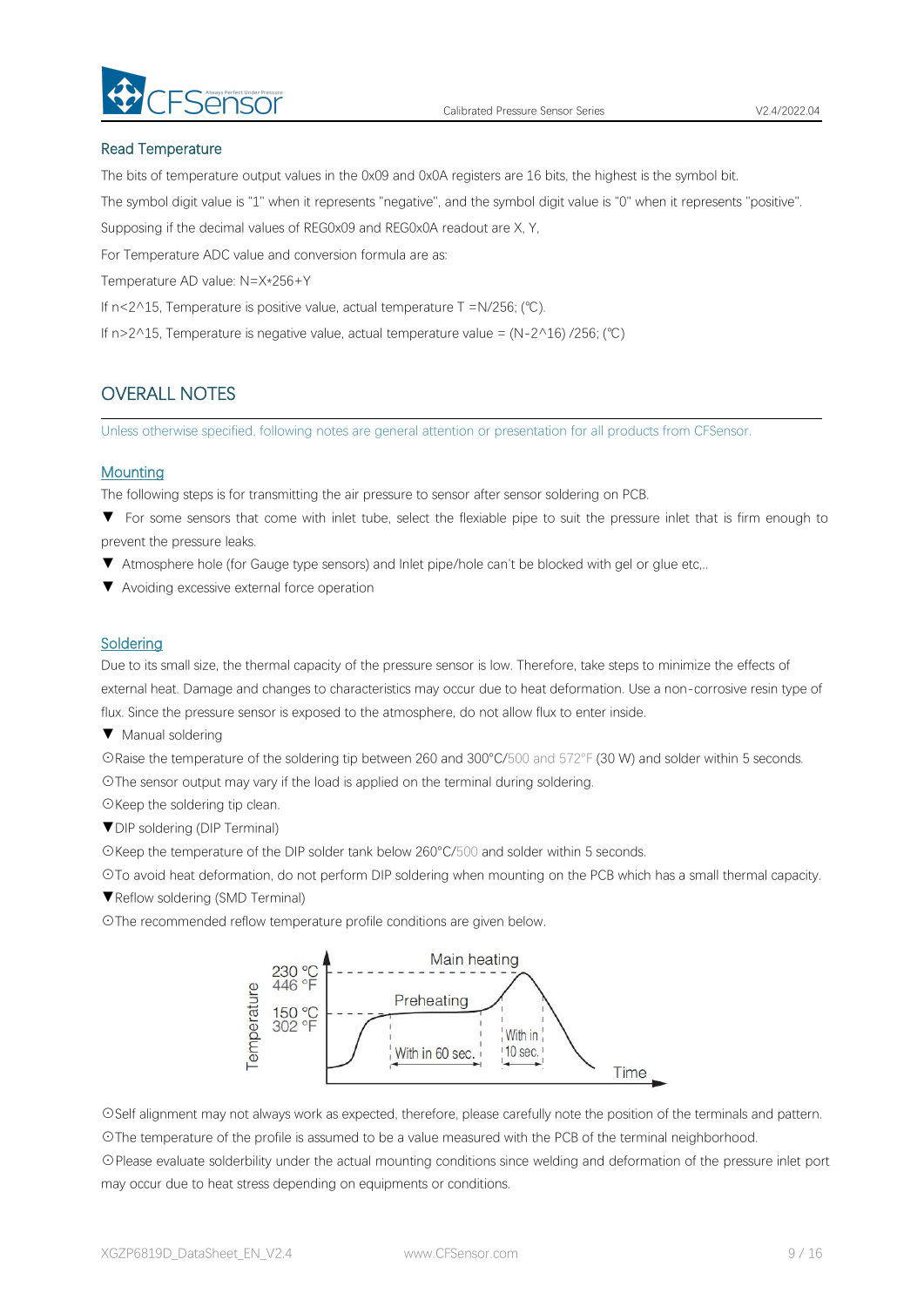▼ Rework soldering

☉Complete rework at a time.

☉Use a flattened soldering tip when performing rework on the solder bridge. Do not add the flux.

☉Keep the soldering tip below the temperature described in the specifications.

- ▼ Avoid drop and rough handling as excessive force may deform the terminal and damage soldering characteristics.
- 
- ▼ Keep the circuit board warpage within 0.05 mm of the full width of the sensor.<br>▼ After soldering, do not apply stress on the soldered part when cutting or bending the circuit board.

▼ Prevent human hands or metal pieces from contacting with the sensor terminal. Such contact may cause anomalous outlets as the terminal is exposed to the atmosphere.

▼ After soldering, prevent chemical agents from adhering to the sensor when applying coating to avoid insulation deterioration of the circuit board.

#### **Connecting**

▼ Correctly wire as in the connection diagram. Reverse connection may damage the product and degrade the performance.

▼ Do not use idle terminals(N/C) to prevent damages to the sensor.

#### **Cleaning**

▼ Since the pressure sensor is exposed to the atmosphere, do not allow cleaning fluid to enter inside from atmosphere hole (for Gauge type sensors) and inlet pipe.

▼ Avoid ultrasonic cleaning since this may cause breaks or disconnections in the wiring.

#### Environment

▼Please avoid using or storing the pressure sensor in a place exposed to corrosive gases (such as the gases given off by organic solvents, sulfurous acid gas, hydrogen sulfides, etc.) which will adversely affect the performance of the pressure sensor chip.

▼Since this pressure sensor itself does not have a water-proof construction(even available media can be liquid), please do not use the sensor in alocation where it may be sprayed with water, etc.

▼Avoid using the pressure sensors in an environment where condensation may form. Furthermore, its output may fluctuate if any moisture adhering to it freezes.

▼The pressure sensor is constructed in such a way that its output will fluctuate when it is exposed to light. Especially when pressure is to be applied by means of a transparent tube, take steps to prevent the pressure sensor chip from being exposed to light.

▼Avoid using pressure sensor where it will be susceptible to ultrasonic or other high-frequency vibration.

▼ Please keep the sensors sealed using static shielding bags on storage. The PINs of sensor(if have) may be black by oxidation under atmosphere environment if the materials include the oxidizable material, althought it wouldn't affect the sensor performance.

#### More Precautions

▼That using the wrong pressure range or mounting method mayresult in accidents.

▼The only direct pressure medium you can use is non-corrosive gas or air as illuminated above(Note: some sensors are compatible with liquid media). The use of other media, in particular, corrosive gases and liquid (organic solvent based, sulfurous acid based, and hydrogen sulfide based, etc.) or contains foreign substances will cause malfunction and damage.<br>Please do not use them and check with CFSensor.

▼The pressure sensor is positioned inside the pressure inlet. Never poke wires orother foreign matter through the pressure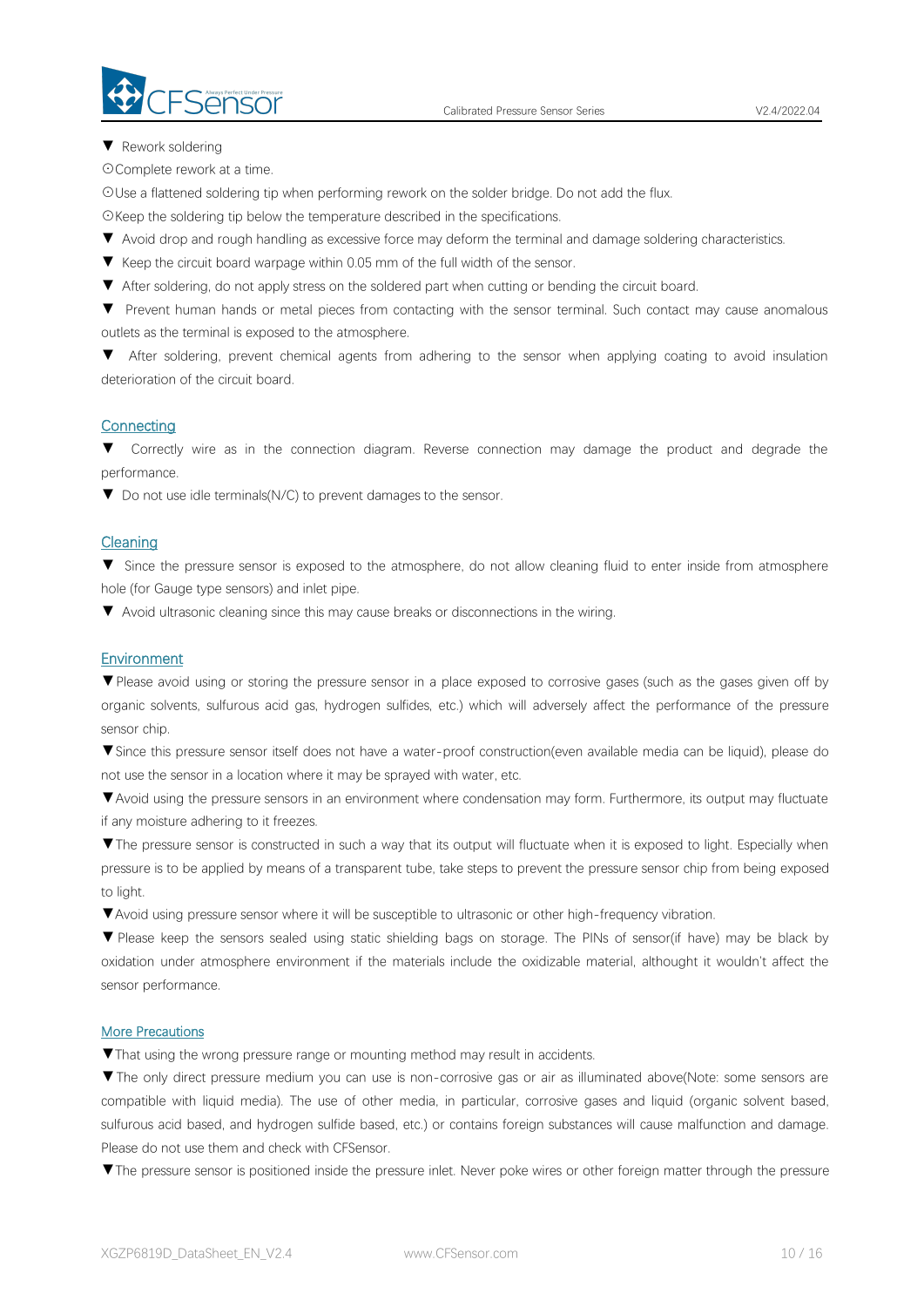inlet since they may damage the sensor or block the inlet. Avoid use when the atmospheric pressure inlet(only for Gauge type pressure sensor) is blocked.

▼ Use an operating pressure which is within the rated pressure range. Using a pressure beyond this range may cause damage.

▼Since static charge can damage the pressure sensor, bear in mind the following handling precautions.

☉When storing the pressure sensor, use a conductive material to short the pins or wrap the entire sensor in aluminum foil. Common plastic containers should not be used to store or transport the sensor since they readily become charged.

⊙ When using the pressure sensor, all the charged articles on the bench surface and the work personnel should be grounded so that any ambient static will be safely discharged.

▼Based on the pressure involved, give due consideration to the securing of the pressure sensor.

# 【 SAFETY NOTES 】

Using these sensors products may malfunction due to external interference and surges, therefore, please confirm the performance and quality in actual use. Just in case, please make a safety design on the device (fuse, circuit breaker, such as the installation of protection circuits, multiple devices, etc.), so it would not harm life, body, property, etc even amalfunction occurs. To prevent injuries and accidents, please be sure to observe the following items:

●The driving current and voltage should be used below the rated value.

FSensorerect Under Pressure

●Please follow the terminal connection diagram for wiring. Especially for the reverse connection of the power supply, it will cause an accident due to circuit damage such as heat, smoke, fire, etc.

●In order to ensure safety, especially for important uses, please be sure to consider double safety circuit configuration.

●Do not apply pressure above the maximum applied pressure. In addition, please be careful not to mix foreign matter into the pressure medium. Otherwise, the sensor will be discarded, or the media will blew out and cause an accident.<br>• Be careful when fixing the product and connecting the pressure inlet. Otherwise, accidents may occur due to

scattering and the blowing out of the media.

●If the sensor come with sharp PIN, please be careful not to hurt your body when using it.

### 【 WARRANTY 】

The information in this sheet has been carefully reviewed and is believed to be accurate; however, no responsibility is assumed for inaccuracies. Furthermore, this information does not convey to the purchaser of such devices any license under the patent rights to the manufacturer. CFSensor reserves the right to make changes without further notice to any product herein. CFSensor makes no warranty, representation or guarantee regarding the suitability of its product for any particular purpose, nor does CFSensor assume any liability arising out of the application or use of any product or circuit and specifically disclaims any and all liability, including without limitation consequential or incidental damages. Typical parameters can and do varyin different applications. All operating parameters must be validated for each customer application by customer's technical experts. CFSensor does not convey any license under its patent rights nor the rights of others.

# 【 CONTACT 】

#### **CFSensor**

14-15F/4Bldg High-Tech Park High-Tech Area Wuhu P.R.C.241000 Tel/Fax:+86 18226771331 Email:INFO@CFSensor.com

North America Ⅱ Europe Ⅱ Southeast Asia Ⅱ Middle East Ⅱ Latin America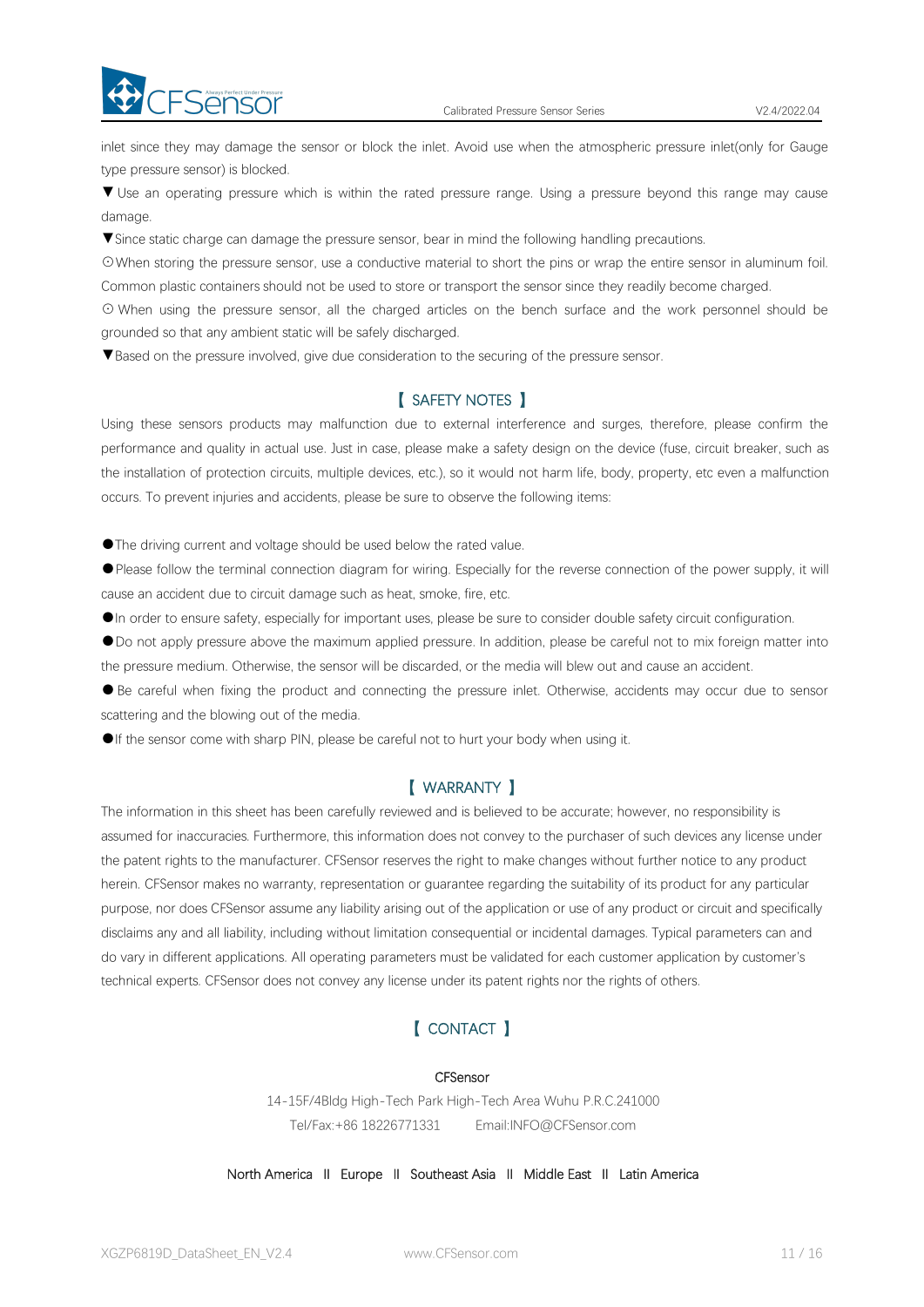

# READ CODE(C51 Example)

```
#include <reg52.h>
#include <math.h>
#define DELAY_TIME 600
#define TRUE 1
#define FALSE 0
#define uchar unsigned char
#define uint unsigned int
//----define IIC SCL, SDA port----
sbit SCL = P1 \wedge 7;
sbit SDA = P1 \wedge 6;
//----delay time_us----
void DELAY(uint t)
{
    while (t != 0)t--;
}
//----IIC START CONDITION----
void I2C_Start(void)
{
    SDA = 1; //SDA output high
    DELAY(DELAY_TIME);
    SCL = 1:
    DELAY(DELAY_TIME); //SCL output high
    SDA = 0;
    DELAY(DELAY_TIME);
    SCL = 0;DELAY(DELAY_TIME);
}
//----IIC STOP CONDITION----
void I2C_Stop(void)
{
    SDA = 0; //SDA OUTPUT LOW
    DELAY(DELAY_TIME);
    SCL = 1;
    DELAY(DELAY_TIME);
    SDA = 1;
    DELAY(DELAY_TIME);
    SCL = 0; //SCL OUTPUT LOW
```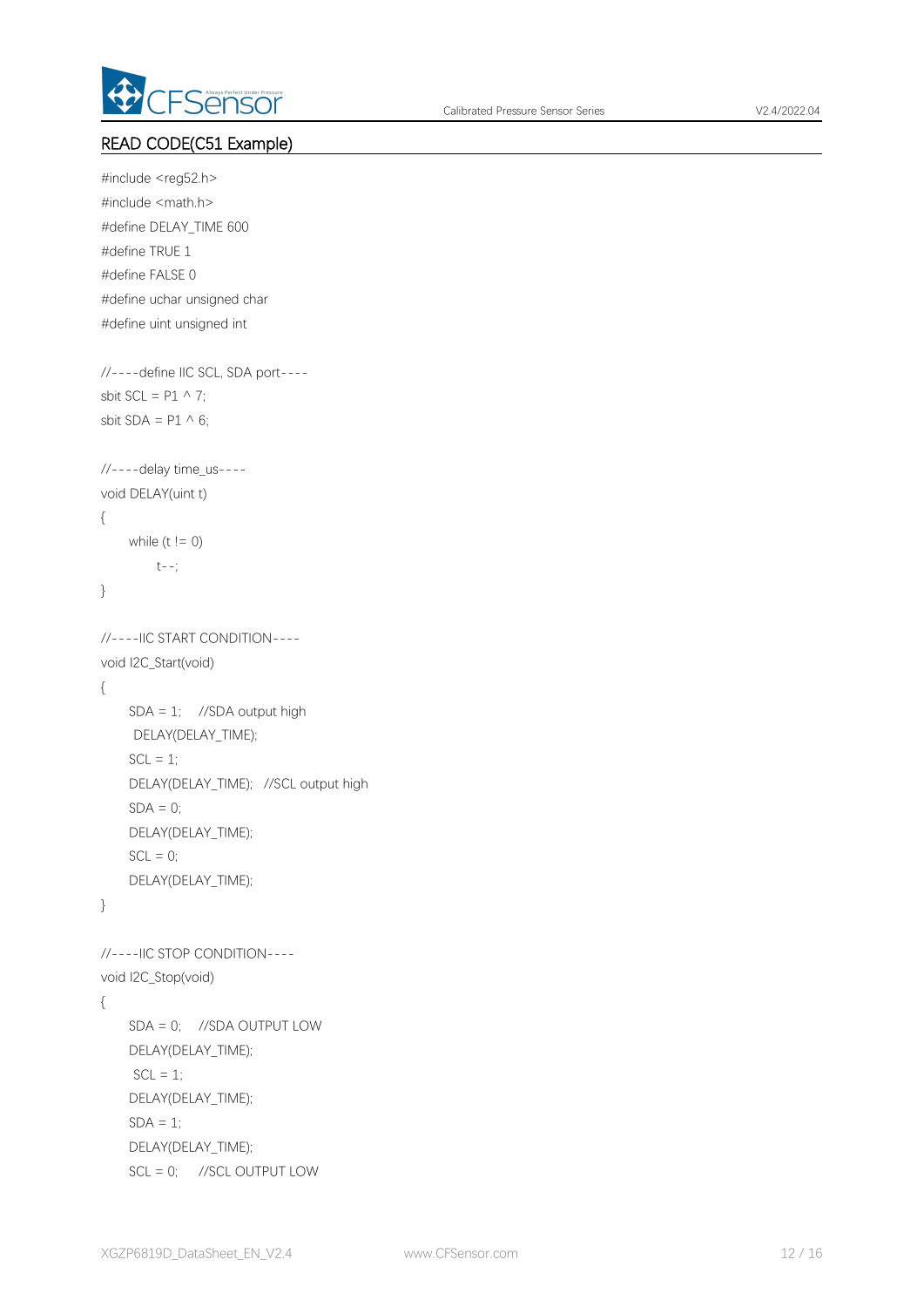

```
DELAY(DELAY_TIME);
}
//----IIC SEND DATA "0"----
void SEND_0(void)
{
    SDA = 0;
    DELAY(DELAY_TIME);
    SCL = 1;
    DELAY(DELAY_TIME);
    SCL = 0;
    DELAY(DELAY_TIME);
}
//----IIC SEND DATA "1"----
void SEND_1(void)
{
    SDA = 1;
    DELAY(DELAY_TIME);
    SCL = 1;
    DELAY(DELAY_TIME);
    SCL = 0;
    DELAY(DELAY_TIME);
}
//----Check SLAVE's Acknowledge---- bit Check_Acknowledge(void)
{
    SDA = 1;
    DELAY(DELAY_TIME);
    SCL = 1;
    DELAY(DELAY_TIME / 2);
    FO = SDA;
    DELAY(DELAY_TIME / 2);
    SCL = 0;
    DELAY(DELAY_TIME);
    if (F0 == 1)return FALSE;
    return TRUE;
}
//----Write One Byte of Data----
void WriteI2CByte(uchar b) reentrant
```

```
{
```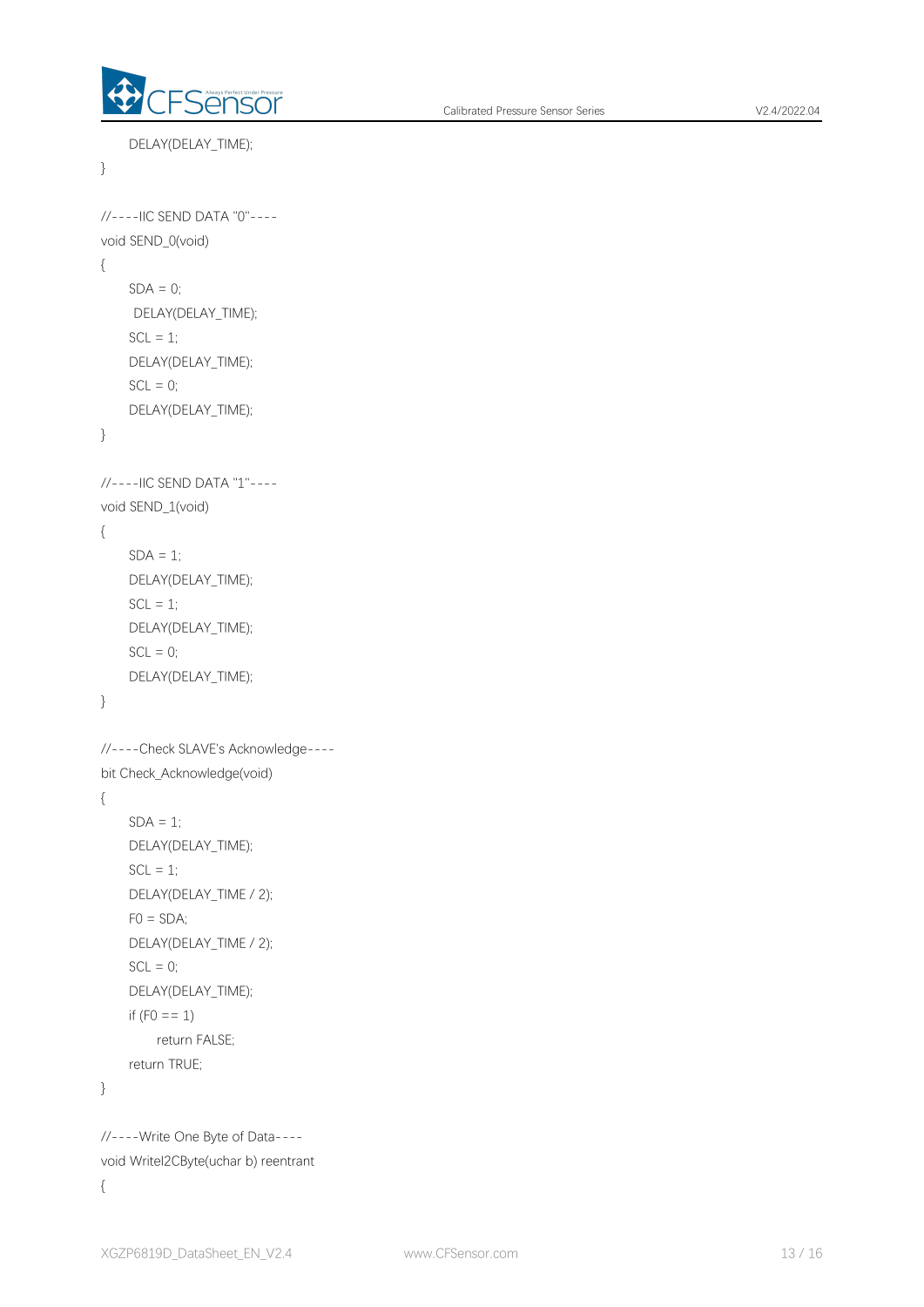

```
char i;
    for (i = 0; i < 8; i++)if ((b << i) & 0x80)
            SEND_1();
        else
            SEND_0();
}
//----Read One Byte of Data---- uchar ReadI2CByte(void) reentrant
{
    char b = 0, i;
    for (i = 0; i < 8; i++){
        SDA = 1;
        DELAY(DELAY_TIME);
        SCL = 1;
        DELAY(DELAY_TIME);
        FO = SDA;
        DELAY(DELAY_TIME);
        SCL = 0;
        if (F0 == 1){
            b = b \ll 1;
            b = b | 0x01;}
        else
            b = b \lt 1:
    }
    return b;
}
//----write One Byte of Data,Data from MASTER to the SLAVER----
void Write_One_Byte(uchar addr, uchar thedata) //Write "thedata" to the SLAVER's address of "addr"
{
    bit acktemp = 1;
    I2C_Start(); //IIC START
    WriteI2CByte(0x6D << 1 + 0); //IIC WRITE operation, SLAVER address bit: 0x6D
    acktemp = Check_Acknowledge(); //check the SLAVER
    WriteI2CByte(addr); //address
    acktemp = Check_Acknowledge();
    Writel2CByte(thedata); //thedata
    acktemp = Check_Acknowledge();
    I2C_Stop(); //IIC STOP
```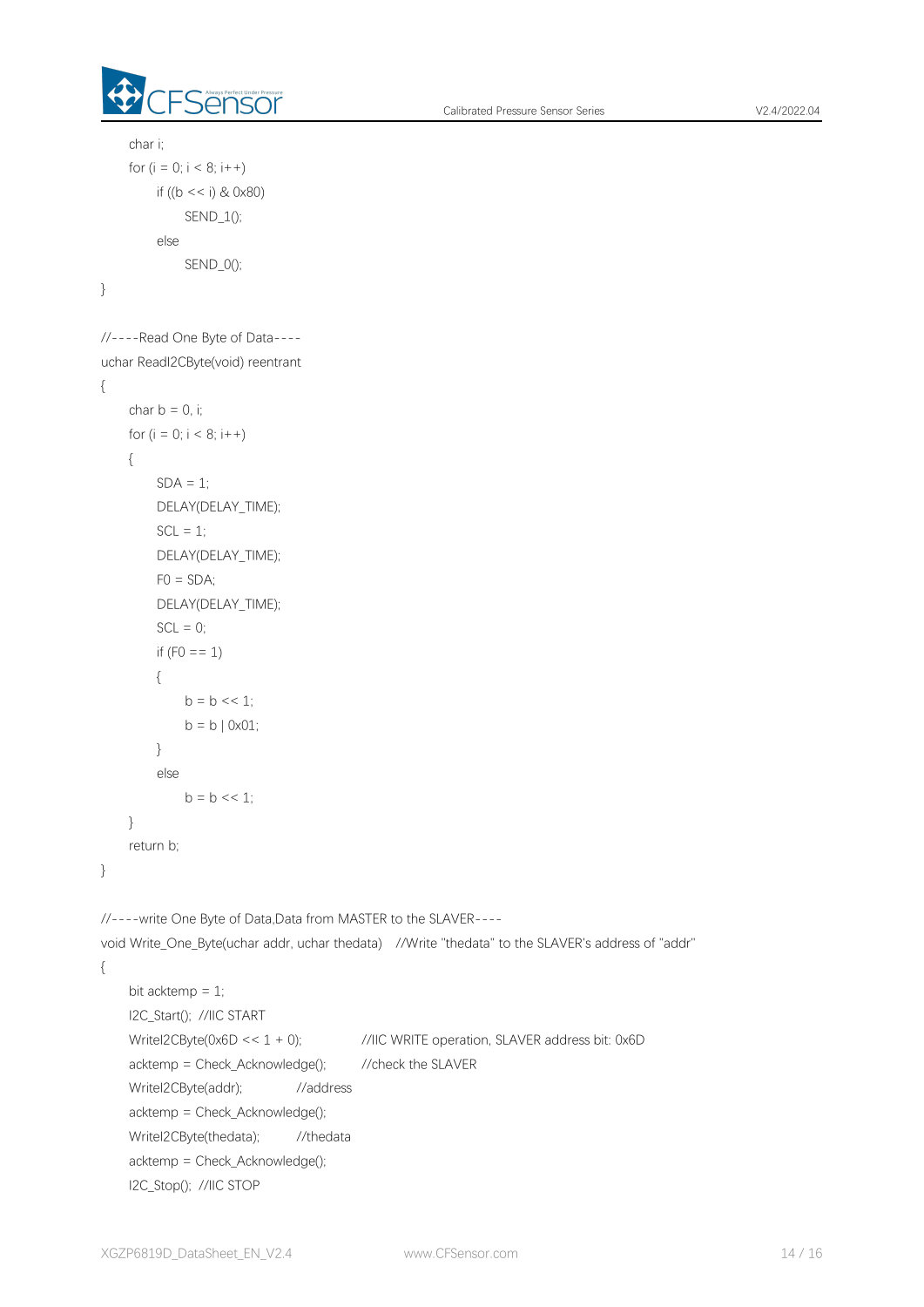

}

```
//----Read One Byte of Data,Data from SLAVER to the MASTER---- uchar Read_One_Byte(uchar addr)
{
    bit acktemp = 1;
    uchar mydata;
    I2C_Start();
    WriteI2CByte(0x6D << 1 + 0); //IIC WRITE operation, SLAVER address bit: 0x6D
    acktemp = Check_Acknowledge();
    WriteI2CByte(addr);
    acktemp = Check Acknowledge();
    I2C_Start();
    WriteI2CByte(0x6D << 1 + 1); //IIC READ operation, SLAVER address bit: 0x6D
    acktemp = Check_Acknowledge();
    mydata = ReadI2CByte();
    I2C_Stop();
    return mydata;
}
//----Delay_ms----
void Delay_xms(uint x)
{
    uint i, j;
    for (i = 0; i < x; i++)for (i = 0; j < 112; j++)\frac{1}{2}}
//----The main function----
void main(void)
{
     uchar pressure_H, pressure_M, pressure_L, temperature_H, temperature_L;
     //temporary variables of pressure and temperature
     long int pressure_adc, temperature_adc;
     //The value of pressure and temperature converted by the sensor's ADC
     long float pressure, temperature;
     //The calibrated value of pressure and temperature
     Delay_xms(1000); //delay 1000ms
    while (1)
    {
        Write_One_Byte(0x30, 0x0A);
```